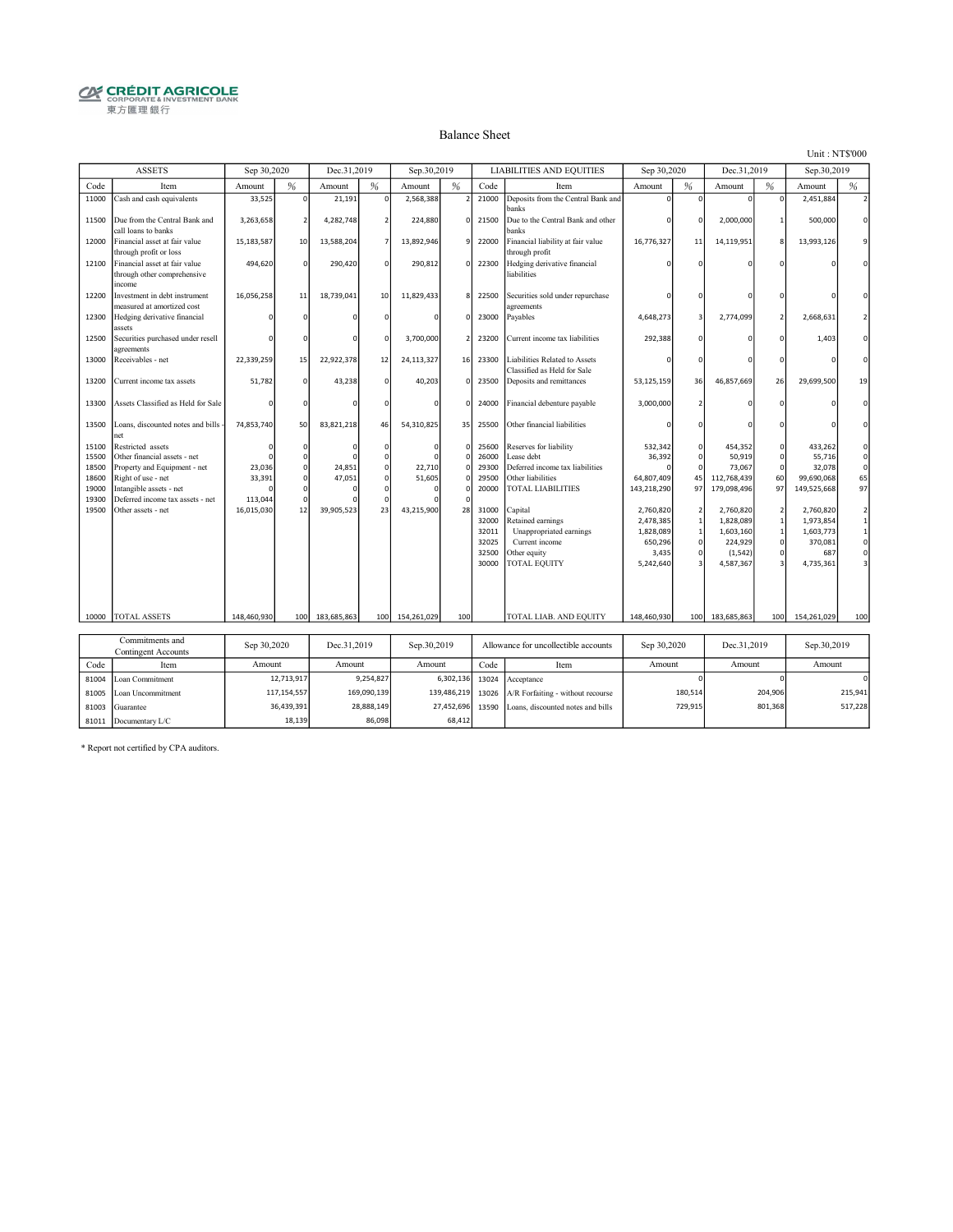$\begin{array}{ll}\begin{array}{ll}\mathbf{Q} & \mathbf{C}\mathbf{R}\mathbf{\acute{E}}\mathbf{D}\mathbf{I}\mathbf{T}\mathbf{A}\mathbf{G}\mathbf{R}\mathbf{I}\mathbf{C}\mathbf{O}\mathbf{L}\mathbf{E}\\\mathbf{C}\mathbf{R}\mathbf{P}\mathbf{O}\mathbf{R}\mathbf{A}\mathbf{T}\mathbf{E}\&\mathbf{I}\mathbf{N}\mathbf{V}\mathbf{E}\mathbf{S}\mathbf{T}\mathbf{M}\mathbf{E}\mathbf{N}\mathbf{T}\mathbf{B}\mathbf{A}\mathbf{N}\mathbf{K}\end{array}\end{array}$ 東方匯理銀行

#### Consolidate Income Statement

Unit : NT\$'000

|       |                                                                                                              | 2020 Q3     |                | 2019 Q3     |                | As of Sep 30,2020 |                | As of Sep 30,2019 |                | Variable %  |
|-------|--------------------------------------------------------------------------------------------------------------|-------------|----------------|-------------|----------------|-------------------|----------------|-------------------|----------------|-------------|
| 代碼    | 目<br>項                                                                                                       | Amount      | %              | Amount      | %              | Amount            | %              | Amount            | %              |             |
| 41000 | Interest income                                                                                              | 219,307     | 59             | 378,492     | 142            | 764,505           | 59             | 378,492           | 142            | 764,505     |
| 51000 | Interest expense                                                                                             | (130, 203)  | (59)           | (504, 422)  | (190)          | (763, 672)        | (59)           | (504, 422)        | (190)          | (763, 672)  |
|       | Net interest (expense) income                                                                                | 89,104      | $\overline{0}$ | (125, 930)  | (61)           | 833               | $\overline{0}$ | (125, 930)        | (61)           | 833         |
|       | Other operating income                                                                                       |             |                |             |                |                   |                |                   |                |             |
|       | Commission income                                                                                            | 37,688      | 16             | 37,151      | 14             | 210,711           | 16             | 37,151            | 14             | 210,711     |
|       | Gain (loss) on financial assets or liabilities                                                               | (96, 732)   | (81)           | (825, 907)  | (310)          | (1,060,587)       | (81)           | (825, 907)        | (310)          | (1,060,587) |
|       | measured at fair value through profit and loss<br>Gain (loss) on debt instrument at fair value through other | (630)       | $\Omega$       | (714)       | $\Omega$       | (1, 541)          | $\mathbf 0$    | (714)             | 0              | (1, 541)    |
|       | comprehensive income                                                                                         |             |                |             |                |                   |                |                   |                |             |
|       | Gain (loss) on financial asset measured at amortized cost                                                    | $\Omega$    | $\mathbf 0$    |             | 0              | 0                 | 0              | $\Omega$          | $\Omega$       |             |
|       | Foreign exchange gains (losses) - net                                                                        | 221,669     | 147            | 1,093,789   | 411            | 1,909,931         | 147            | 1,093,789         | 411            | 1,909,931   |
|       | Impairment loss on assets (reversal of                                                                       | (988)       | $\overline{0}$ | 443         | $\overline{0}$ | (1, 386)          | $\mathbf 0$    | 443               | $\overline{0}$ | (1, 386)    |
|       | impairment loss on assets)<br>Others                                                                         | 45,264      | 19             | 87,335      | 33             | 244,794           | 19             | 87,335            | 33             | 244,794     |
|       | Net income                                                                                                   | 295,375     | 101            | 266,167     | 87             | 1,302,755         | 101            | 266,167           | 87             | 1,302,755   |
| 58200 | Bad debt expenses                                                                                            | (141, 446)  | $\mathbf{1}$   | (91, 669)   | (34)           | 18,615            | $\mathbf{1}$   | (91, 669)         | (34)           | 18,615      |
|       | Operating expenses                                                                                           |             |                |             |                |                   |                |                   |                |             |
| 58500 | Employee benefits                                                                                            | (79, 949)   | (19)           | (77, 132)   | (29)           | (244, 879)        | (19)           | (77, 132)         | (29)           | (244, 879)  |
| 59000 | Depreciation and amortization expense                                                                        | (5,941)     | (1)            | (5,889)     | (2)            | (17, 776)         | (1)            | (5,889)           | (2)            | (17, 776)   |
| 59500 | Other general and administrative expenses                                                                    | (96, 652)   | (23)           | (90, 322)   | (34)           | (302, 149)        | (23)           | (90, 322)         | (34)           | (302, 149)  |
|       | Consolidated income (loss) from continuing operations before                                                 | (28, 613)   | 58             | 1,155       | 48             | 756,566           | 58             | 1,155             | 48             | 756,566     |
|       | income tax                                                                                                   |             |                |             |                |                   |                |                   |                |             |
| 61003 | Consolidated income (loss) from continuing operations - Income<br>tax (expense) benefit                      | 1,622       | (8)            | (1,050)     | (7)            | (106, 270)        | (8)            | (1,050)           | (7)            | (106, 270)  |
|       | Consolidated income (loss) from continuing operations - after<br>income tax                                  | (26,991)    | 50             | 105         | 41             | 650,296           | 50             | 105               | 41             | 650,296     |
| 62500 | Income (loss) from discontinued operations                                                                   | $\Omega$    | $\Omega$       | 0           | $\overline{0}$ | 0                 | $\mathbf 0$    | $\mathbf 0$       | 0              | $\Omega$    |
|       | Net income (loss)                                                                                            | (26,991)    | 50             | 105         | 41             | 650,296           | 50             | 105               | 41             | 650,296     |
|       |                                                                                                              |             |                |             |                |                   |                |                   |                |             |
|       | Other comprehensive income                                                                                   |             |                |             |                |                   |                |                   |                |             |
| 65201 | Remeasurement of defined benift plans                                                                        | $\Omega$    | 0              | $\Omega$    | $\Omega$       |                   | $\Omega$       | $\Omega$          | $\Omega$       | 0           |
| 65301 | Exchange differences on cumulative translation adjustments                                                   | 663         | $\overline{0}$ | (84)        | $\overline{0}$ | 5,030             | $\overline{0}$ | (84)              | 0              | 5,030       |
| 65308 | Unrealized gain (loss) on debt instrument at fair value through                                              | (92)        | $\Omega$       | 204         | $\Omega$       | (53)              | $\overline{0}$ | 204               | $\Omega$       | (53)        |
| 65310 | other comprehensive income<br>Gain on reversal of impairment loss on debt instrument at fair                 | $\Omega$    | $\Omega$       | $\mathbf 0$ | $\Omega$       | O                 | $\Omega$       | 0                 | $\Omega$       | $\mathbf 0$ |
|       | value through other comprehensive income                                                                     |             |                |             |                |                   |                |                   |                |             |
| 65320 | Other comprehensive income after tax                                                                         | $\mathbf 0$ | $\Omega$       | $\Omega$    | $\Omega$       | 0                 | $\mathbf 0$    | $\Omega$          | $\Omega$       | $\Omega$    |
| 65000 | Total other comprehensive income                                                                             | 571         | $\overline{0}$ | 118         | 0              | 4,977             | $\mathbf 0$    | 118               | $\Omega$       | 4,977       |
|       |                                                                                                              |             |                |             |                |                   |                |                   |                |             |
|       | Net income belong to:                                                                                        |             |                |             |                |                   |                |                   |                |             |
|       | Owners' equity                                                                                               | (26,991)    | 50             | 105         | 41             | 650,296           | 50             | 105               | 41             | 650,296     |
|       | Non-controlling Interests                                                                                    |             |                | $\Omega$    | $\overline{0}$ | 0                 | $\mathbf 0$    |                   |                |             |
|       | Total other comprehensive income belong to:                                                                  |             |                | $\Omega$    | 0              | ŋ                 | $\mathbf 0$    |                   |                |             |
|       | Owners' equity                                                                                               | (26, 420)   | 50             | 225         | 41             | 655,273           | 50             | 225               | 41             | 655,273     |
|       | Non-controlling Interests                                                                                    |             |                |             |                |                   |                |                   |                |             |

\* Report not certified by CPA auditors.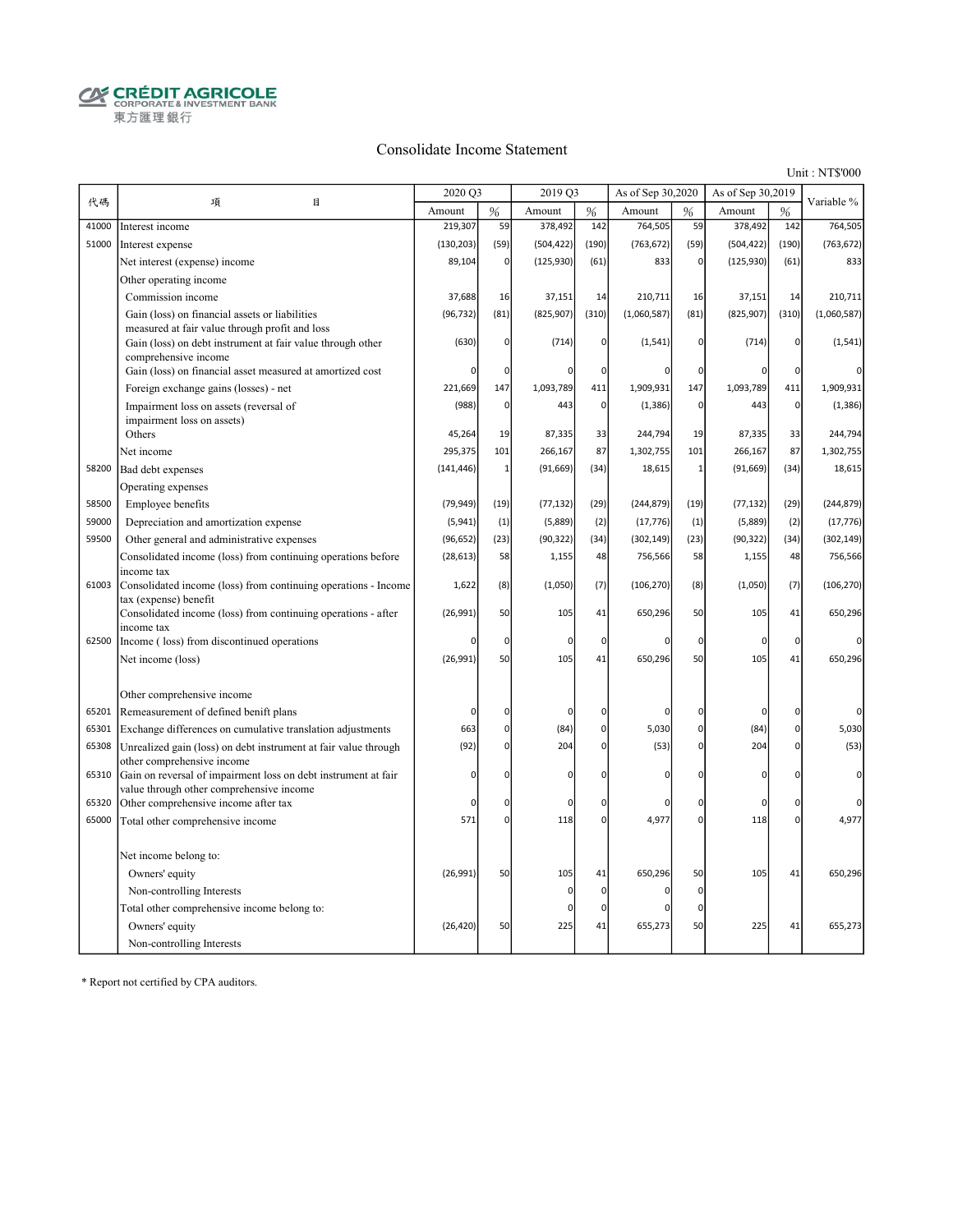

東方匯理銀行

#### Information on fair value hierarchy of financial instruments

Unit : NT\$'000

| Instrument item meansured at fair value        |            | Sep 30,2020 |            |         |            | Sep.30,2019 |                |         |
|------------------------------------------------|------------|-------------|------------|---------|------------|-------------|----------------|---------|
|                                                | Total      | Level 1     | Level 2    | Level 3 | Total      | Level 1     | Level 2        | Level 3 |
| Non-derivative financial instruments           |            |             |            |         |            |             |                |         |
| Asset                                          |            |             |            |         |            |             |                |         |
| Financial assets designated at fair value      |            |             |            |         | 49,752     | 49,752      |                |         |
| through profit or loss                         |            |             |            |         |            |             |                |         |
| Held for trading financial asset               |            |             |            |         | 49,752     | 49,752      |                |         |
| Equity investment                              |            |             |            |         |            |             |                |         |
| Bond investment                                |            |             |            |         | 49,752     | 49.752      |                |         |
| Others                                         |            |             |            |         |            |             |                |         |
| Financial assets designated at fair value      |            |             |            |         |            |             |                |         |
| through profit or loss on initial recognition  |            |             |            |         |            |             |                |         |
| Financial asset at fair value through other    | 494,922    | 494,922     |            |         | 290,812    | 290,812     |                |         |
| comprehensive income                           |            |             |            |         |            |             |                |         |
| Equity investment                              |            |             |            |         |            |             |                |         |
| Bond investment                                | 494,922    | 494,922     |            |         | 290,812    | 290,812     |                |         |
| Others                                         |            |             |            |         |            |             |                |         |
| Investment in debt instrument measured at      | 16,056,258 | 910,254     | 15,146,004 |         | 11,829,432 | 2,564,256   | 9,265,176      |         |
| amortized cost                                 |            |             |            |         |            |             |                |         |
| Equity investment                              |            |             |            |         |            |             |                |         |
| Bond investment                                | 4,373,558  | 910,254     | 3,463,304  |         | 3,130,183  | 2,564,256   | 565,927        |         |
| Others                                         | 11,682,700 |             | 11,682,700 |         | 8,699,249  |             | 8,699,249      |         |
| Liabilities                                    |            |             |            |         |            |             |                |         |
| Financial liabilities designated at fair value |            |             |            |         |            |             |                |         |
| through profit or loss                         |            |             |            |         |            |             |                |         |
| Held for trading financial liabilities         |            |             |            |         |            |             |                |         |
| Financial liabilities designated at fair value |            |             |            |         |            |             |                |         |
| through profit or loss on initial recognition  |            |             |            |         |            |             |                |         |
| Derivatives financial instruments              |            |             |            |         |            |             |                |         |
| Asset                                          |            |             |            |         |            |             |                |         |
| Financial assets designated at fair value      | 15,183,587 |             | 15,183,587 |         | 13,843,194 |             | 13,843,194     |         |
| through profit or loss                         |            |             |            |         |            |             |                |         |
| Hedging derivative financial assets            |            |             |            |         |            |             |                |         |
| Liabilities                                    |            |             |            |         |            |             |                |         |
| Financial liabilities designated at fair value | 16,776,327 |             | 16,776,327 |         | 13,993,126 |             | 13,993,126     |         |
| through profit or loss                         |            |             |            |         |            |             |                |         |
| Hedging derivative financial liabilities       |            |             |            |         |            |             | $\overline{a}$ |         |
|                                                |            |             |            |         |            |             |                |         |

Financial asset changes in fair value measurement level 3

Income statement Other comprehe  $\begin{array}{c|c}\n\text{er complete} \\
\text{if the same line} \\
\text{if the same line} \\
\end{array}$ Level 3 Sale, disposal or settlement Converted out from Level 3 Financial assets designated at fair value through profit or loss - - - - - - - - Held for trading financial assets  $\blacksquare$ <br>Financial assets designated at fair value Financial assets designated at fair value through profit or loss on initial recognition - - - - - - - - Financial asset at fair value through other comprehensive income - - - - - - - - Investment in debt instrument measured at amortized cost - - - - - - - - Hedging derivative financial assets Ending retained earning Beginning retained earnging Item Profit/Loss valuation Increase during period Decrease during period

Financial liabilities changes in fair value measurement level 3

|                                                |                      |                                 |                 |                         |                                 |                               | Unit: NT\$000              |
|------------------------------------------------|----------------------|---------------------------------|-----------------|-------------------------|---------------------------------|-------------------------------|----------------------------|
|                                                | Beginning            | Valuation of profit/loss during |                 | Increase during period  |                                 | Decrease during period        |                            |
| Item                                           | retained<br>earnging | the period                      | Buy in or issue | Transfers to<br>Level 3 | Sale, disposal<br>or settlement | Converted out<br>from Level 3 | Ending retained<br>earning |
| Financial liabilities designated at fair value |                      |                                 |                 |                         |                                 |                               |                            |
| through profit or loss                         |                      |                                 |                 |                         |                                 |                               |                            |
| Held for trading financial liabilities         |                      |                                 |                 |                         |                                 |                               |                            |
| Financial liabilities designated at fair value |                      |                                 |                 |                         |                                 |                               |                            |
| through profit or loss on initial recognition  |                      |                                 |                 |                         |                                 |                               |                            |
| Hedging derivative financial liabilities       |                      |                                 |                 |                         |                                 | -                             |                            |
|                                                |                      |                                 |                 |                         |                                 |                               |                            |

Unit : NT\$'000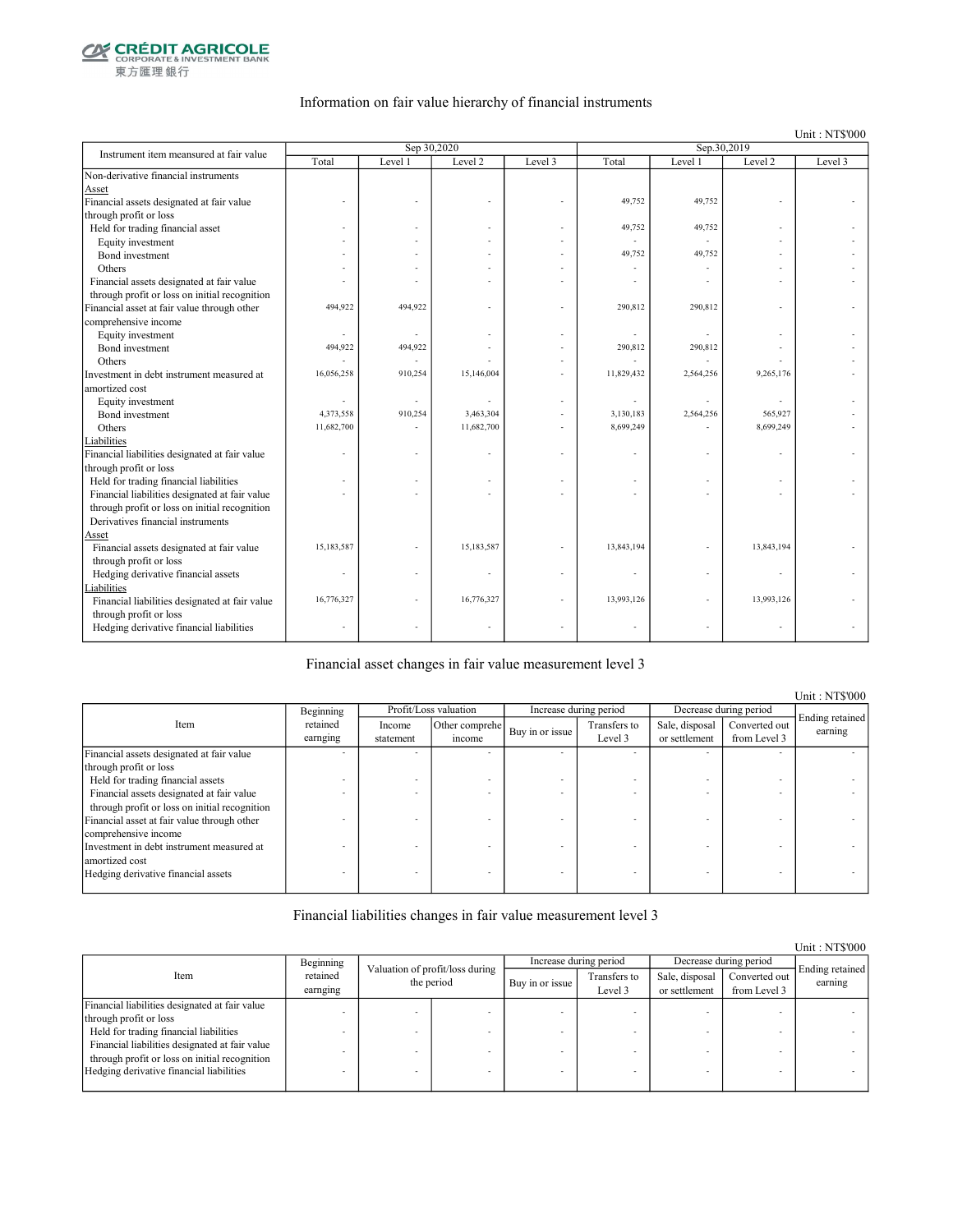

#### ASSETS QUALITY

Unit : NT\$'000, %

|                            | Year \ Month                     |                          |                          | Sep 30,2020                                     |                     |                                                |                          |                          | Sep.30,2019                                     |                          |                                                      |
|----------------------------|----------------------------------|--------------------------|--------------------------|-------------------------------------------------|---------------------|------------------------------------------------|--------------------------|--------------------------|-------------------------------------------------|--------------------------|------------------------------------------------------|
|                            | <b>ITEM</b>                      | Overdue<br>Amount        | Loan<br>Amount           | $%$ of<br>Overdue<br>loans<br>to Total<br>loans | Loan loss reserve   | $%$ of<br>Loan loss reserve<br>to Overdue Loan | Overdue<br>Amount        | Loan<br>Amount           | $%$ of<br>Overdue<br>loans<br>to Total<br>loans | Loan loss<br>reserve     | $%$ of<br>Loan loss<br>reserve<br>to Overdue<br>Loan |
| Corporate Finance          | Security                         | $\overline{\phantom{a}}$ |                          | ۰                                               | 729,915             |                                                | $\overline{\phantom{a}}$ | 77,993                   |                                                 | 517,228                  |                                                      |
|                            | Unsecurity                       | $\overline{\phantom{a}}$ | 75,583,655               |                                                 |                     |                                                |                          | 54,750,060               |                                                 |                          |                                                      |
|                            | Housing Loan                     |                          |                          | $\overline{\phantom{a}}$                        |                     |                                                |                          |                          |                                                 |                          |                                                      |
|                            | Cash card                        |                          |                          | $\overline{\phantom{a}}$                        |                     | NA                                             |                          |                          |                                                 |                          | NA                                                   |
| Consumer Finace            | Small credit Loan                |                          |                          | $\overline{\phantom{a}}$                        |                     |                                                | $\overline{\phantom{a}}$ |                          |                                                 |                          |                                                      |
|                            | Security<br>Others<br>Unsecurity | ٠                        | $\overline{\phantom{0}}$ | $\overline{\phantom{a}}$                        |                     |                                                | $\overline{\phantom{a}}$ | $\overline{\phantom{a}}$ | $\overline{\phantom{a}}$                        | $\overline{\phantom{a}}$ |                                                      |
|                            | Total                            | $\overline{\phantom{a}}$ | 75,583,655               | ۰                                               | 729,915             |                                                |                          | 54,828,053               |                                                 | 517,228                  |                                                      |
|                            |                                  | Overdue<br>Amount        | A/R<br>Amount            | $%$ of<br>Overdue A/R<br>to Total A/R           | Provision<br>Amount | $%$ of<br>Provision to<br>Overdue Loan         | Overdue<br>Amount        | A/R<br>Amount            | $%$ of<br>Overdue A/R<br>to Total A/R           | Provision<br>Amount      | $%$ of<br>Provision to<br>Overdue<br>Loan            |
| Credit card                |                                  |                          |                          | $\overline{\phantom{a}}$                        |                     |                                                |                          | $\overline{\phantom{0}}$ | $\overline{\phantom{0}}$                        |                          |                                                      |
| Factoring-without recourse |                                  | $\overline{\phantom{a}}$ | 18,051,455               | $\overline{\phantom{a}}$                        | 180,514             | NA                                             |                          | 21,594,130               |                                                 | 215,941                  | <b>NA</b>                                            |
| Other non-performing loans |                                  | $\overline{\phantom{a}}$ | $\overline{\phantom{a}}$ | $\overline{\phantom{a}}$                        |                     |                                                | $\overline{\phantom{a}}$ |                          |                                                 |                          |                                                      |

| r ear<br>Month                                                                       | sen<br>-50. | 2010<br>Sen.<br>-30. |
|--------------------------------------------------------------------------------------|-------------|----------------------|
| $\sim$<br>Loan classified as non-Pass-Due with normal payment after debt negotiation |             |                      |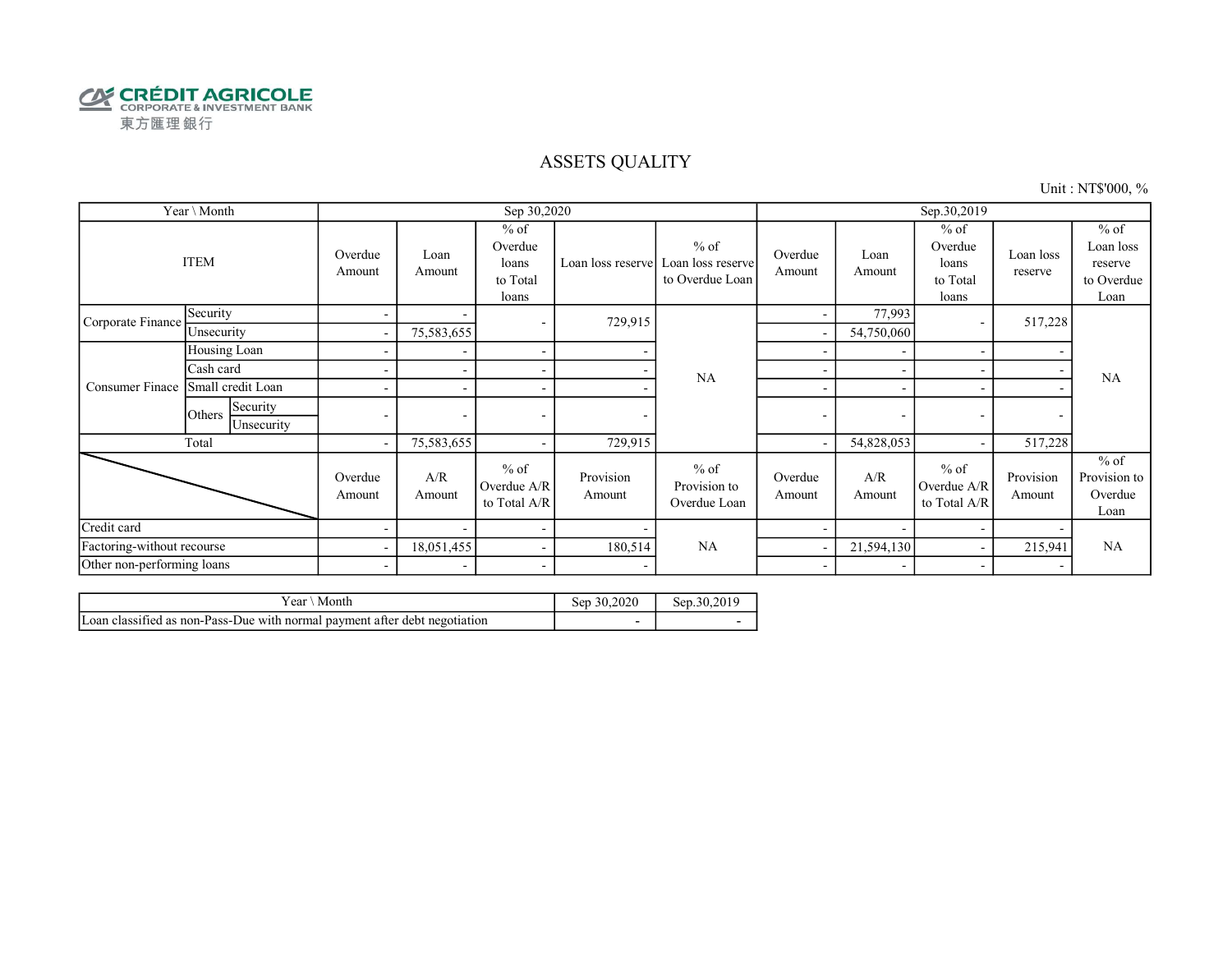

# Credit Exposure Concentration

Unit : NT\$'000, %

| Year \<br>Month |                         | Sep 30,2020                                |               |                                               |                             | Sep.30,2019                                |               |                                               |
|-----------------|-------------------------|--------------------------------------------|---------------|-----------------------------------------------|-----------------------------|--------------------------------------------|---------------|-----------------------------------------------|
| Ranking         | Group Name              | <b>INDUSTRIAL</b><br><b>CLASSIFICATION</b> | Credit Amount | % of Credit<br>amount to<br>net worth $(\% )$ | Group Name                  | <b>INDUSTRIAL</b><br><b>CLASSIFICATION</b> | Credit Amount | % of Credit<br>amount to<br>net worth $(\% )$ |
|                 | Taxxx Sexx Coxxxxxxx    | Manufacturing                              | 30,211,803    |                                               | $576\%$ Axxxx               | Manufacturing                              | 21,594,130    | 456%                                          |
| 2               | <b>Axxxx</b>            | Manufacturing                              | 18,051,455    |                                               | 344% Foxxxxx Plxxxxxx       | Manufacturing                              | 12,697,196    | 268%                                          |
| 3               | Foxxxxx Plxxxxxx        | Manufacturing                              | 13,379,888    |                                               | 255% Taxxx Sexx Coxxxxxxx   | Manufacturing                              | 9,842,140     | 208%                                          |
| 4               | Hxx Hxx                 | Manufacturing                              | 7,700,000     |                                               | 147% Hxx Hxx                | Manufacturing                              | 7,700,000     | 163%                                          |
| 5               | <b>Fxx Eaxxxx</b>       | Manufacturing                              | 7,690,080     |                                               | 147% Mexxxxxx               | Manufacturing                              | 6,207,300     | 131%                                          |
| 6               | ICtxx                   | Construction                               | 5,992,590     | 114% Ctxx                                     |                             | Construction                               | 5,550,315     | 117%                                          |
| 7               | Daxxxxx                 | Financial Service                          | 4,000,000     |                                               | 76% Adxxxxxx Sexx Coxxxxxxx | Manufacturing                              | 5,262,300     | 111%                                          |
| 8               | Adxxxxxx Sexx Coxxxxxxx | Manufacturing                              | 3,955,000     |                                               | 75% Txxxxx Cxxxxx           | Manufacturing                              | 3,274,730     | 69%                                           |
| 9               | CXXXX SXXXX             | Manufacturing                              | 3,823,816     |                                               | 73% CXXXX SXXXX             | Manufacturing                              | 2,729,051     | 58%                                           |
| 10              | <b>MXXXXXXXX</b>        | Power Supplier                             | 3,367,198     |                                               | 64% EVXXXXXXX               | Transportation                             | 2,180,324     | 46%                                           |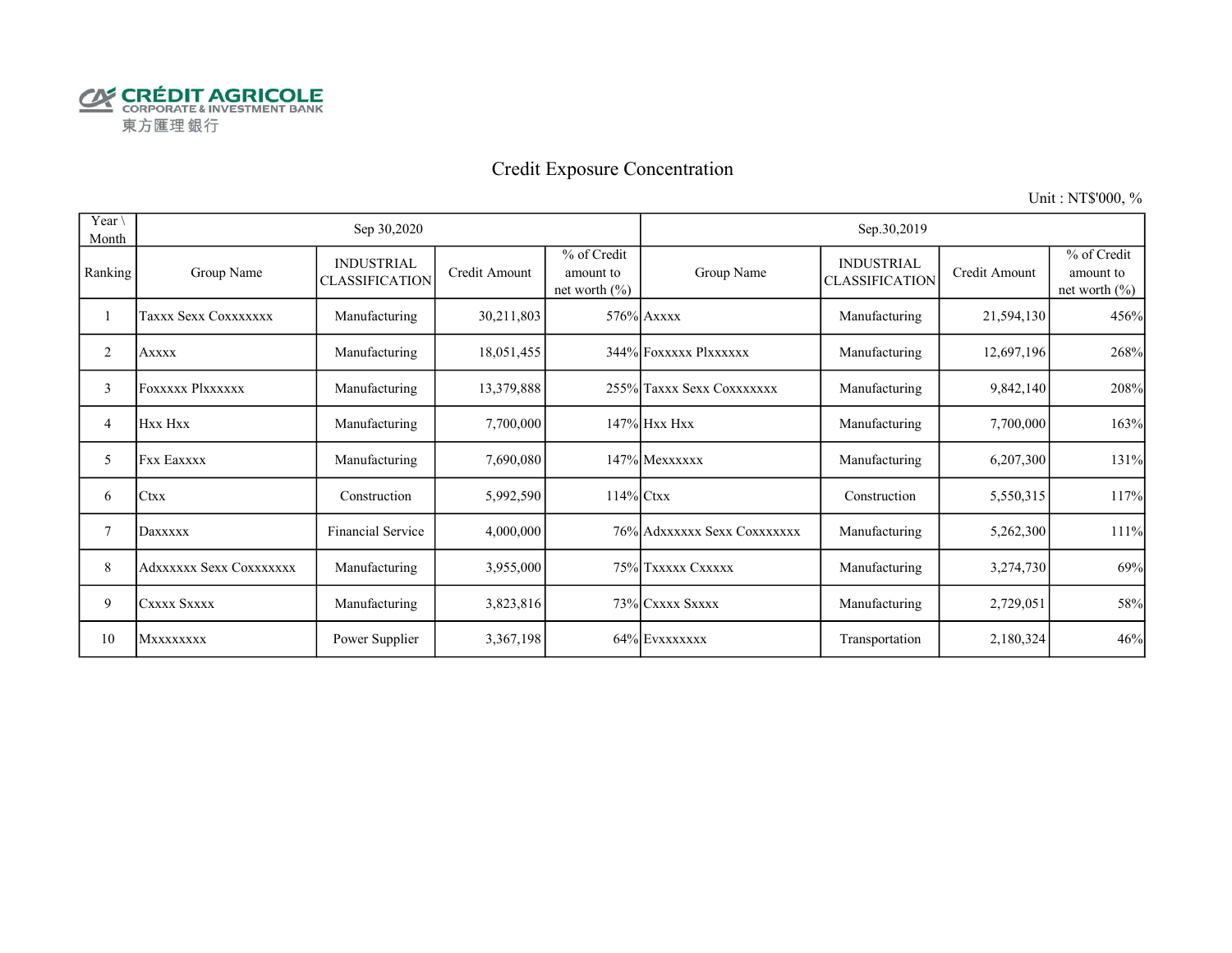

#### Interest-Rate Sensitivity - TWD Currency

Sep 30,2020

Unit : NT\$'000, %

| <b>ITEM</b>                                               | $0$ to 90 days | 91 to 180 days | 181 days to 1 year | over 1 year | <b>TOTAL</b> |  |  |  |
|-----------------------------------------------------------|----------------|----------------|--------------------|-------------|--------------|--|--|--|
| Sensitive assets                                          | 24, 228, 323   | 11,100,000     | 10,965,000         | 9,270,670   | 55,563,993   |  |  |  |
| Sensitive liabilities                                     | 2,960,000      |                | -                  | 3,074,912   | 6,034,912    |  |  |  |
| Sensitive Gap                                             | 21,268,323     | 11,100,000     | 10,965,000         | 6,195,758   | 49,529,081   |  |  |  |
| Equity                                                    |                |                |                    |             | 5,381,934    |  |  |  |
| Ratio of interest-rate sensitive assets to liabili        |                |                |                    |             |              |  |  |  |
| Ratio of interest-rate sensitive gap to equity<br>920.28% |                |                |                    |             |              |  |  |  |

#### Interest-Rate Sensitivity - USD Currency

Sep 30,2020

Unit : US\$'000, %

| <b>ITEM</b>                                                    | $0$ to $90$ days | 91 to 180 days | 181 days to 1 year | over 1 year | <b>TOTAL</b> |  |  |
|----------------------------------------------------------------|------------------|----------------|--------------------|-------------|--------------|--|--|
| Sensitive assets                                               | 796,142          | -              | ۰                  | 235,000     | 1,031,142    |  |  |
| Sensitive liabilities                                          | 2,164,594        | 520,316        | 39,846             |             | 2,724,756    |  |  |
| Sensitive Gap                                                  | (1,368,452)      | (520,316)      | (39, 846)          | 235,000     | (1,693,614)  |  |  |
| Equity                                                         |                  |                |                    |             | (1,370)      |  |  |
| Ratio of interest-rate sensitive assets to liabili             |                  |                |                    |             |              |  |  |
| Ratio of interest-rate sensitive gap to equity<br>123,621.46 % |                  |                |                    |             |              |  |  |

Note:

 1. Interest-rate sensitive assets or liabilities represent interest bearing assets or interest paying liabilities influenced by the fluctuation of interest rates.

 2. Ratio of interest-rate sensitive assets to liabilities = Interest-rate sensitive assets ÷ Interest-rate sensitive liabilities (i.e. New Taiwan Dollar interest-rate sensitive assets and New Taiwan Dollar interest-rate sensitive liabilities with tenors of less than one year)

3. Interest-rate sensitive gap = Interest-rate sensitive assets  $-$  Interest-rate sensitive liabilities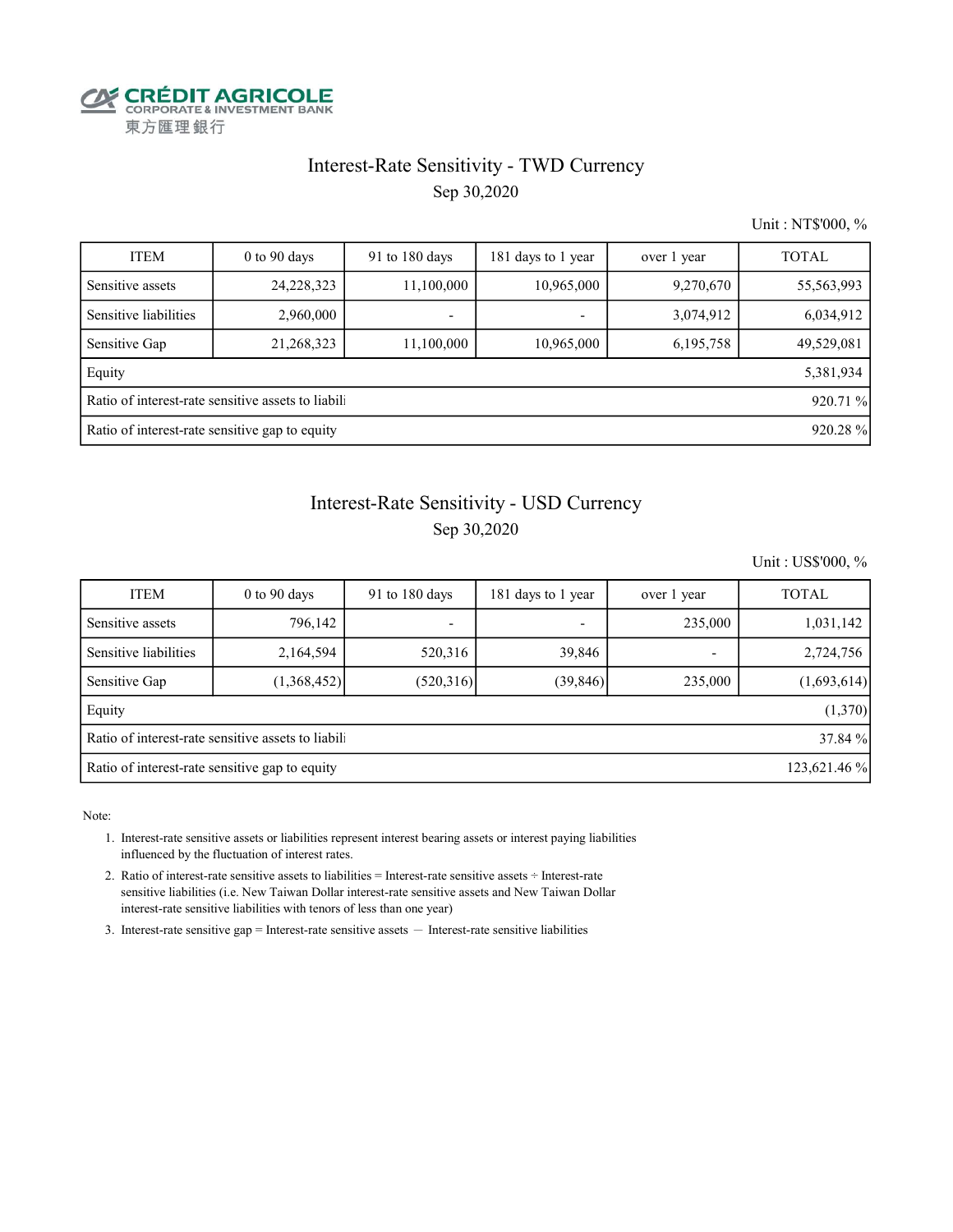

## Ratio of Profitability

Unit : %

| <b>ITEM</b>               |                   | Sep 30,2020 | Sep.30,2019 |
|---------------------------|-------------------|-------------|-------------|
| Ratio of return on assets | before income tax | $0.50 \%$   | $0.36\%$    |
|                           | after incometax   | $0.43\%$    | 0.31%       |
| Ratio of return on equity | before income tax | 14.71 %     | 8.95 %      |
|                           | after incometax   | 12.64 %     | 7.69 %      |
| Ratio of net income       |                   | 49.92 %     | 41.06 $%$   |

Note:

- 1. Ratio of return on assets = Income before income tax  $\div$  Average assets
- 2. Ratio of return on equity = Income before income tax  $\div$  Average equity
- 3. Ratio of net income = Income before income tax  $\div$  Total revenue
- 4. Income before income tax is the year-to-date accumulated income.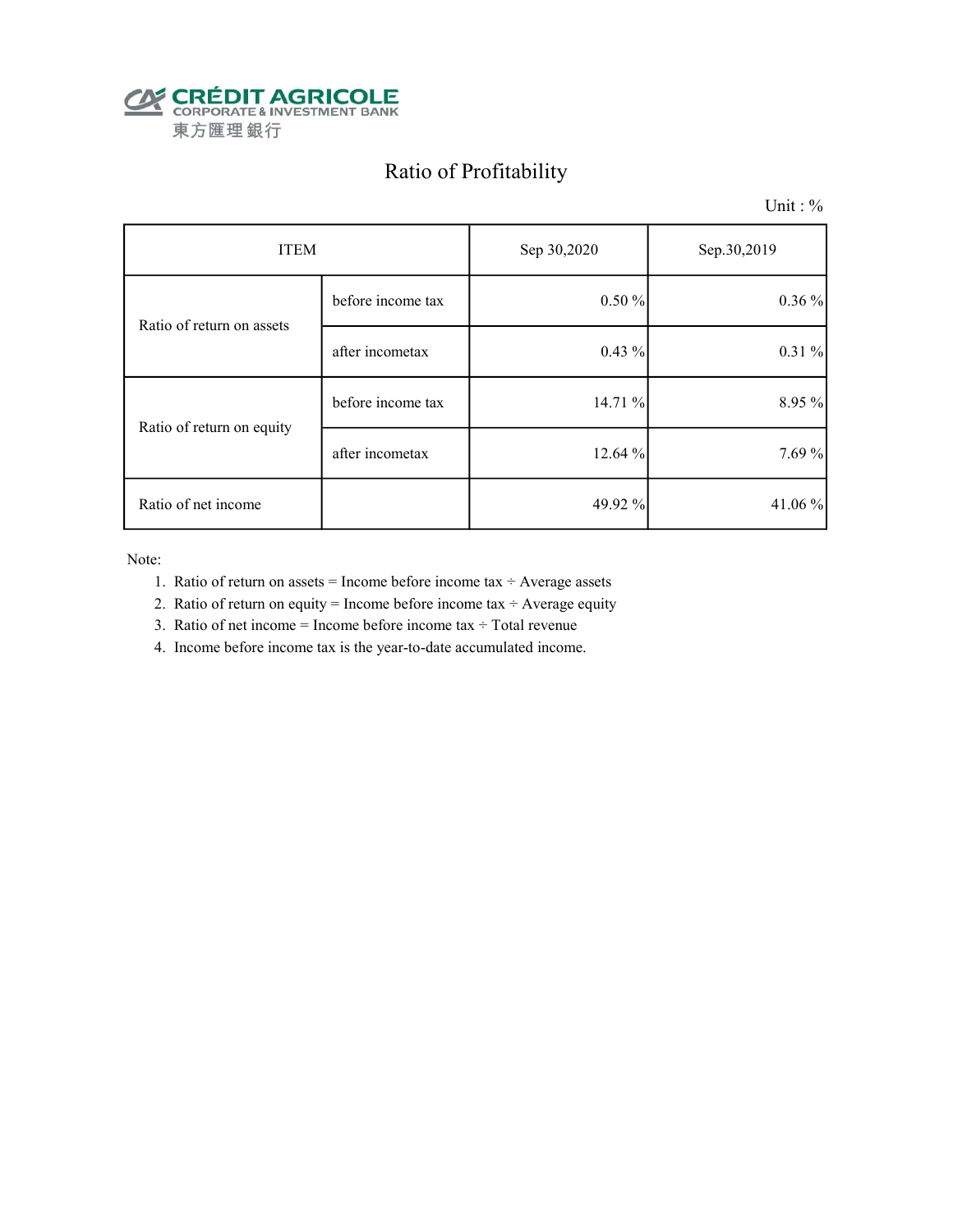

#### Analysis of Assets and Liabilities by Maturity Date - TWD Currency Sep 30,2020

Unit : NT\$'000

|             |               | Amount for the remaining period to the maturity date |               |                |                       |               |  |  |  |  |
|-------------|---------------|------------------------------------------------------|---------------|----------------|-----------------------|---------------|--|--|--|--|
| <b>ITEM</b> | <b>TOTAL</b>  | $0$ to $30$ days                                     | 31 to 90 days | 91 to 180 days | 181 days to<br>1 year | over 1 year   |  |  |  |  |
| Assets      | 546,640,255   | 153,381,899                                          | 125,402,189   | 113,738,270    | 119,489,584           | 34,628,313    |  |  |  |  |
| Liabilities | 560,150,052   | 131,870,613                                          | 149,865,028   | 112,753,888    | 107,484,543           | 58,175,980    |  |  |  |  |
| Gap         | $-13,509,797$ | 21,511,286                                           | $-24,462,839$ | 984,382        | 12,005,041            | $-23,547,667$ |  |  |  |  |

Note:

 1. The table includes only New Taiwan Dollar amounts (i.e. excludes assets and liabilities denominated in foreign currency).

#### Analysis of Assets and Liabilities by Maturity Date - USD Currency Sep 30,2020

Unit : US\$'000

|             | <b>TOTAL</b> | Amount for the remaining period to the maturity date |                 |                |                       |             |  |  |
|-------------|--------------|------------------------------------------------------|-----------------|----------------|-----------------------|-------------|--|--|
| <b>ITEM</b> |              | $0$ to $30$ days                                     | $31$ to 90 days | 91 to 180 days | 181 days to<br>1 year | over 1 year |  |  |
| Assets      | 25,166,905   | 6,924,347                                            | 5,904,396       | 4,777,006      | 4,872,316             | 2,688,840   |  |  |
| Liabilities | 26,175,920   | 7,726,741                                            | 5,530,144       | 5,077,305      | 5,395,072             | 2,446,658   |  |  |
| Gap         | $-1,009,015$ | $-802,394$                                           | 374,252         | $-300,299$     | $-522,756$            | 242,182     |  |  |

Note:

1. The table includes only U.S. Dollar amounts.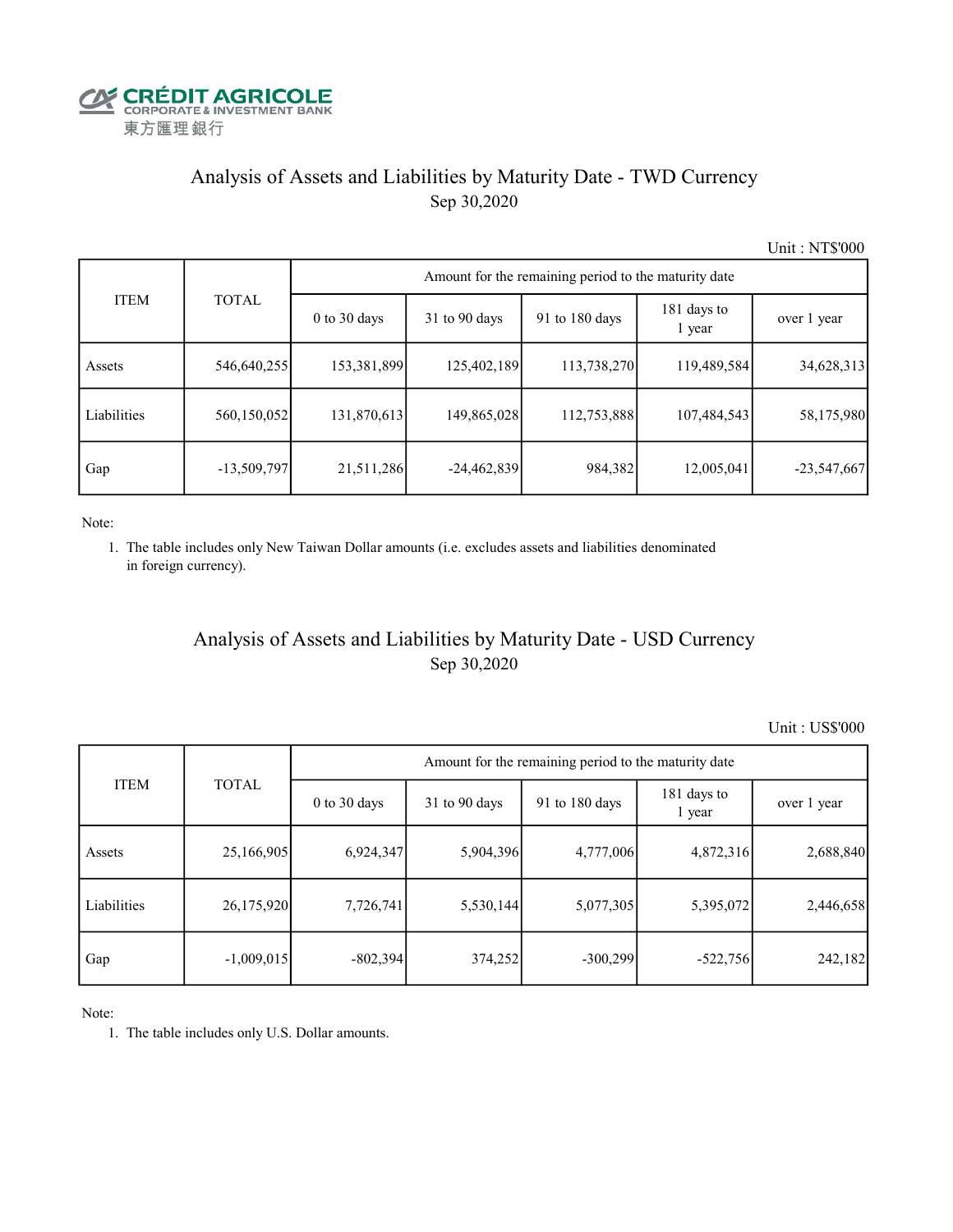**CALEDIT AGRICOLE**<br>
CORPORATE & INVESTMENT BANK<br>
東方匯理銀行

#### Sale of Distressed Debt Information Sep 30,2020

1. Transcation information of distressed debt sale Unit: NT\$'000

| Transactio<br>n Date |   | Counterparty   Debt Component   Book Value   Selling Price |   | Gain/loss<br>from<br>disposal | Condition of<br>Agreement | Relationship with<br>counterparty |
|----------------------|---|------------------------------------------------------------|---|-------------------------------|---------------------------|-----------------------------------|
|                      | - |                                                            | - |                               |                           | -                                 |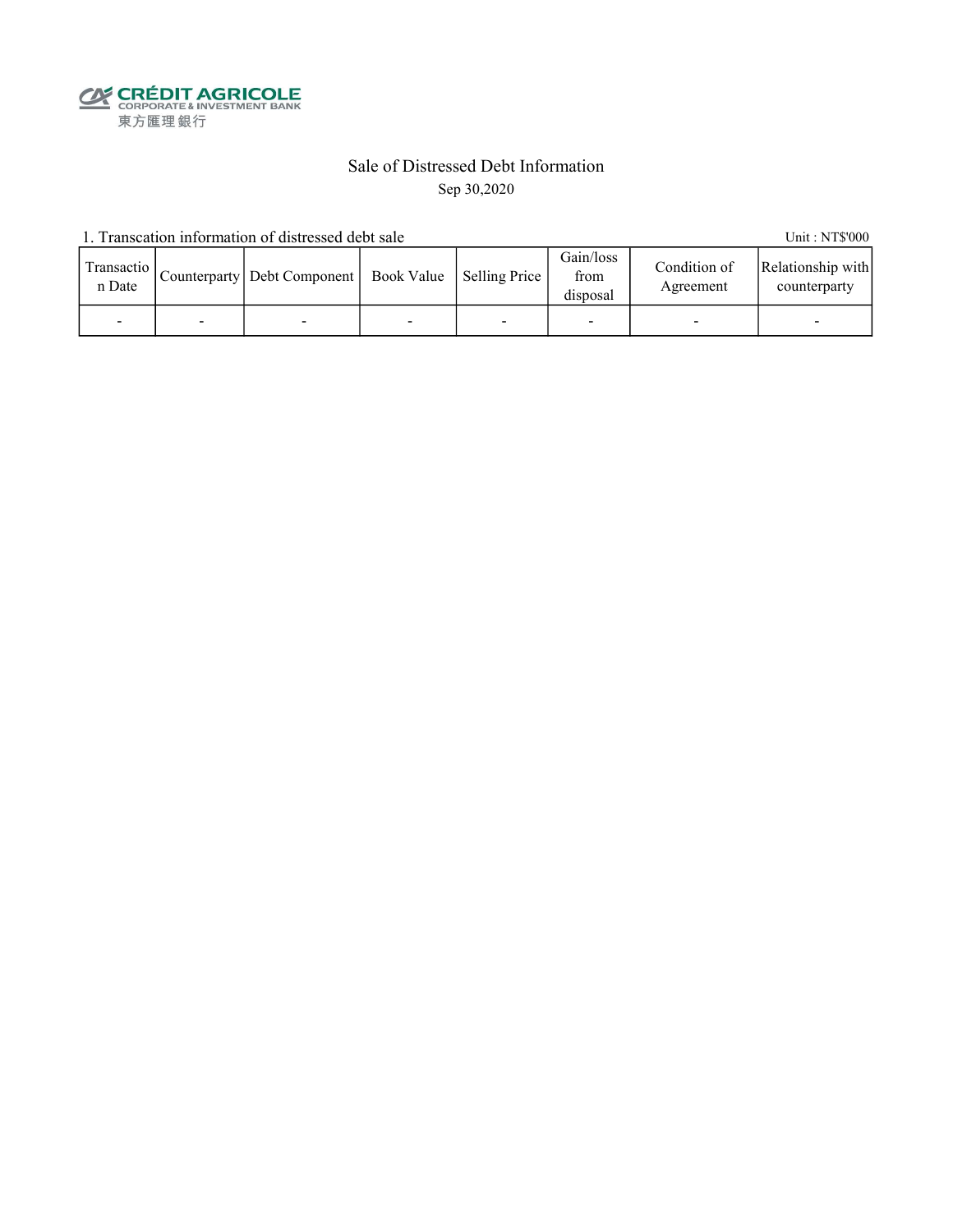

#### Information of reinvestment business Sep 30,2020

Unit : NT\$'000

|                          | Main         |                          | Realized<br>Stockholdi   Investment |               | Conditions of share consolidation between the<br>company and its affiliated companies |                                    |                                 |                    |                                 |         |
|--------------------------|--------------|--------------------------|-------------------------------------|---------------|---------------------------------------------------------------------------------------|------------------------------------|---------------------------------|--------------------|---------------------------------|---------|
| Investee<br>company      | Locatio<br>n | Operating<br>Item        | ng ratio in<br>Closing<br>Period    | Book<br>Value | Gain/Loss in<br>Current<br>Period                                                     | Current number<br>of stock holding | Pro Forma<br>number of<br>stock | Number<br>of stock | Total<br>Stockholdin<br>g ratio | Remarks |
| $\overline{\phantom{0}}$ |              | $\overline{\phantom{0}}$ |                                     | -             |                                                                                       |                                    | -                               |                    |                                 |         |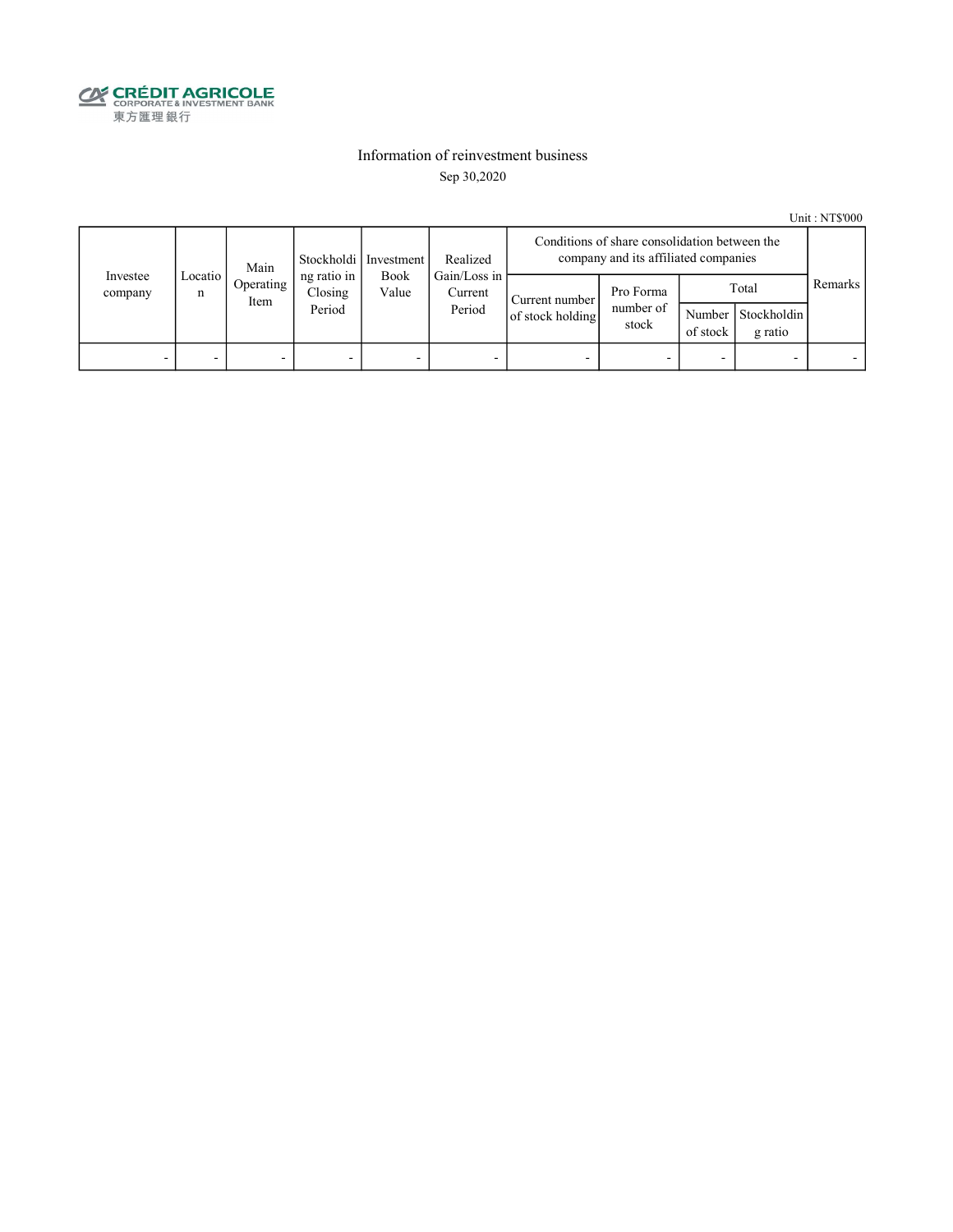

## Ratio of Deposits, Time Deposits and Foreign Currency Deposits to Total Deposits

Unit : NT\$'000, %

|                                | Sep 30,2020 | Sep.30,2019 |  |
|--------------------------------|-------------|-------------|--|
| Demand deposits                | 5,985,917   | 354,080     |  |
| % of Demand deposits           | 11.27 %     | 1.19 %      |  |
| Time deposits                  | 47,136,931  | 29,343,201  |  |
| % of Time deposits             | 88.73 %     | 98.81 %     |  |
| Foreign currency deposits      | 50,090,247  | 27,680,599  |  |
| % of Foreign currency deposits | 94.29 %     | 93.21 %     |  |

Note:

1. % of Demand deposits = demand deposits  $\div$  total deposits ;

% of Time deposits = time deposits  $\div$  total deposits ;

% of Foreign currency deposits = foreign currency deposits  $\div$  total deposits

- 2. Demand deposits and Time deposits include Foreign currency deposits and Treasury deposits.
- 3. Postal office deposits are excluded.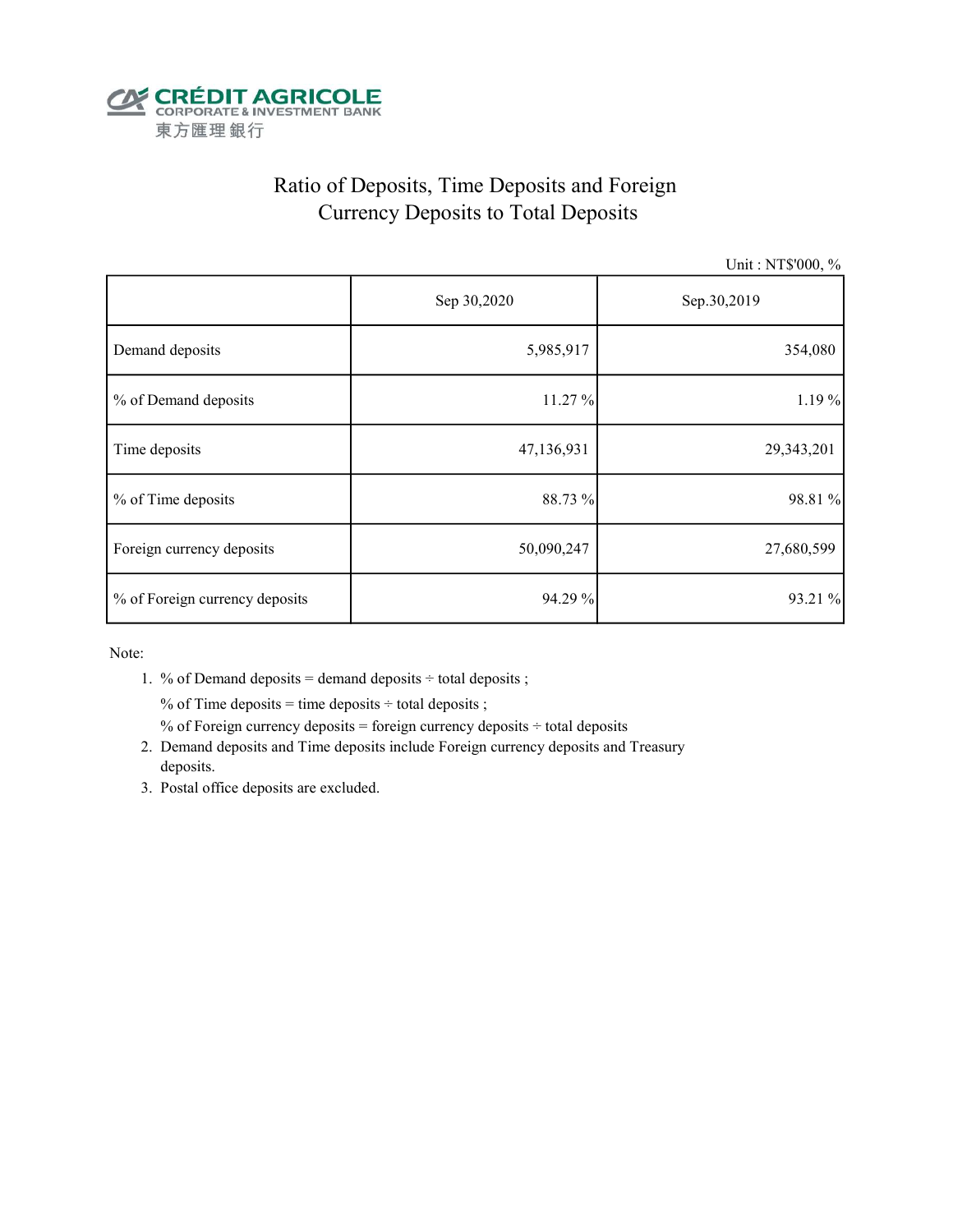

## Ratio of Small and Medium-Size Enterprise (SME) Loans

Unit : NT\$'000, %

|                     | Sep 30,2020 | Sep.30,2019 |  |  |
|---------------------|-------------|-------------|--|--|
| <b>SME</b> Loans    |             |             |  |  |
| % of SME Loans      | $0.00 \%$   | $0.00\%$    |  |  |
| Consumer Loans      |             |             |  |  |
| % of Consumer Loans | $0.00\%$    | $0.00\%$    |  |  |

Note:

1. % of SME Loans = SME Loans ÷ Total Loans;

% of Consumer Loans = Consumer Loans ÷ Total Loans

 2. Small and Medium-Size Enterprises (SME) are identified according to the definition promulgated by the Banking Bureau.

Employee Loans under Welfare Committee and other individual Consumer Loans.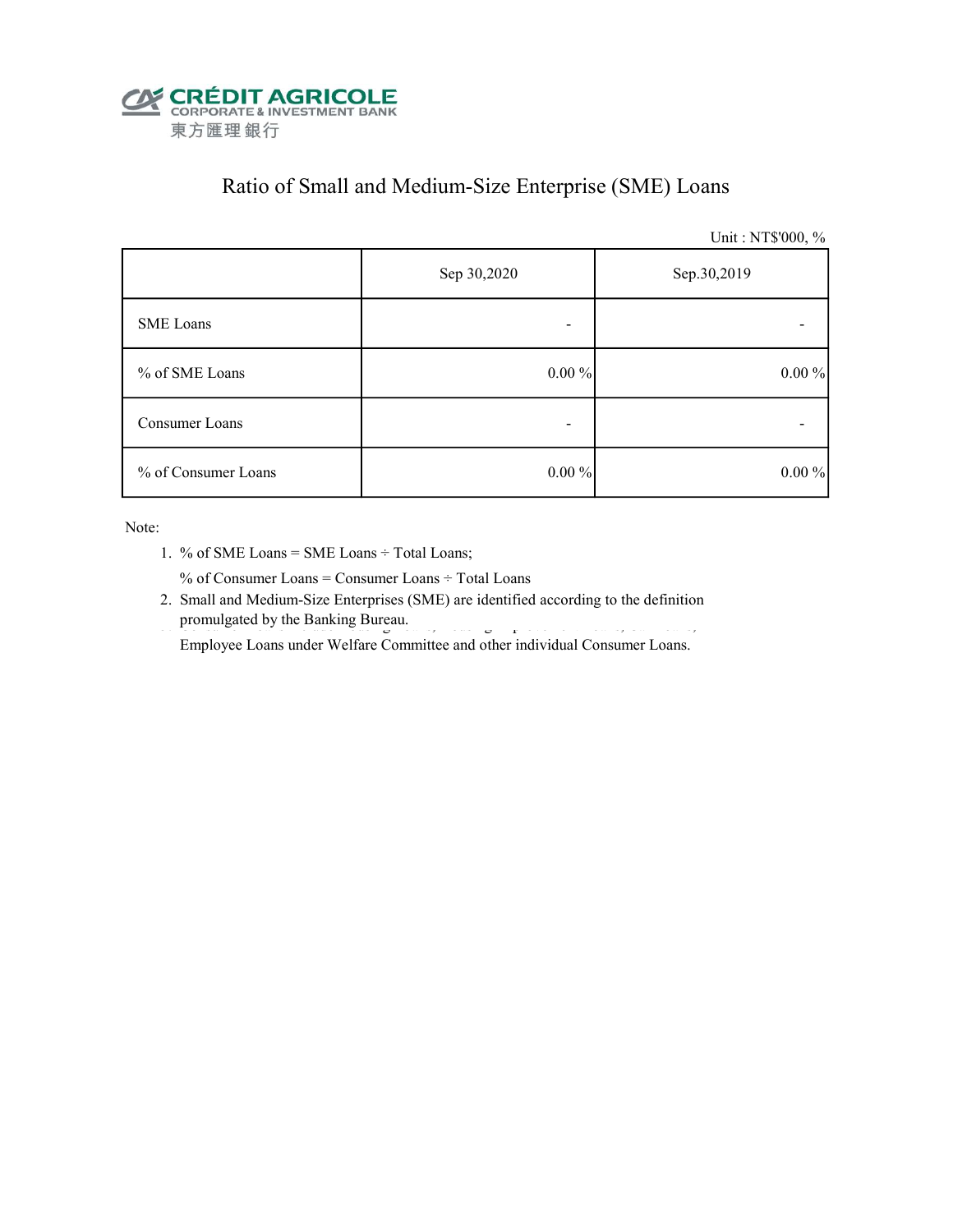

### Interest Bearing Assets and Interest Paying Liabilities

|                                                          |                 |                          |                 | Unit: NT\$'000, %        |  |
|----------------------------------------------------------|-----------------|--------------------------|-----------------|--------------------------|--|
|                                                          | Sep 30,2020     |                          | Sep.30,2019     |                          |  |
| <b>ITEM</b>                                              | Average balance | Average<br>interest rate | Average balance | Average<br>interest rate |  |
| Interest bearing assets                                  | 199,794,528     | $0.32\%$                 | 150,980,662     | 1.50%                    |  |
| Due from Central Bank, other branches<br>and other banks | 15,886,663      | $-0.26\%$                | 8,849,357       | 0.61%                    |  |
| Securities purchased                                     | 16,674,277      | $0.35\%$                 | 28,996,742      | 0.68%                    |  |
| A/R Forfaiting - without recourse                        | 12,771,842      | 0.75%                    | 15,855,362      | 2.79%                    |  |
| Loans, discounted notes and bills                        | 154,461,746     | $0.38 \%$                | 97,279,201      | 1.83 %                   |  |
| Interest paying liabilities                              | 119,016,705     | 0.28%                    | 84,542,007      | 2.33 %                   |  |
| Due to banks and other branches                          | 71,078,185      | $0.00\%$                 | 55,200,477      | 2.12%                    |  |
| Deposits (demand deposits, time<br>deposits and NCD)     | 47,938,520      | 0.70%                    | 29, 341, 530    | 2.72%                    |  |

Note:

- 1. Average balance is based on daily average balance of interest bearing assets or interest liabilities.
- 2. Interest bearing assets or interest paying liabilities are disclosed in accordance with the chart of accounts or their nature.